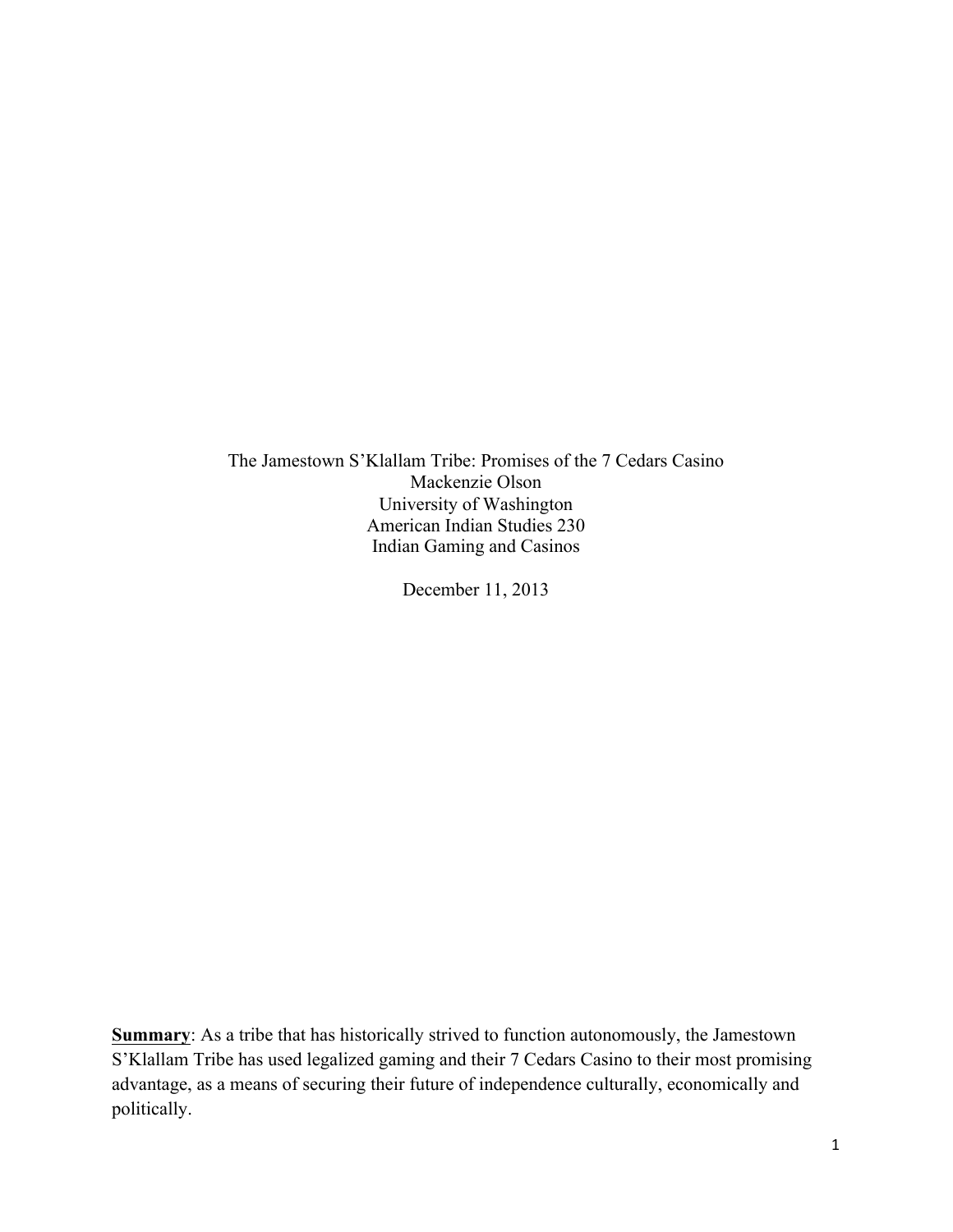## **Background**

The Jamestown S'Klallam community is a subcategory of the S'Klallam tribe, which is currently divided into three separate groups. The Jamestown S'Klallam tribe is remembered for their unwillingness to leave their original place of origin and move to the location of the Skokomish Reservation, as was mandated by the US government in the Treaty of Point no Point in 1855. Their resistance to remain in their home-location was faced with opposition from the white settlers throughout the late 1800's, but their determination remained unwavering. In 1874, the tribe raised \$500 in order to purchase a 210 acre area of land that they could claim as their own, under the guidance of tribal member Lord Jim Balch- this would be a piece of land that they would refuse to surrender, even when faced with ultimatums posed by the Indian Relocation Act. They were further faced with legal obstacles in 1953 when all federally unrecognized tribes (those who refused to move to designated areas), were denied government services and during the 1970's when their hunting and fishing rights became obsolete under the same legal ruling. Beginning in 1974 they campaigned diligently for their legal recognition, and the right to remain on their land- a battle which was won on February 10, 1981.

The Jamestown S'Klallam tribe opened the 7 Cedars Casino for the first time, in February of 1995. 7 Cedars was established, following a compact created between the tribe and the state of Washington, a set of rules and regulations were established that allowed the tribe the opportunity to open Level III gaming facilities. The compact was created, following the tribe's participation of the "self-governance" demonstration project established in 1988- giving selfdetermining rights back to the tribe themselves and out of the hands of the US government. The Jamestown S'Klallam tribe was one of the initial 7 tribes in the nation, to join this "selfgovernance" program. By this point of time, the tribe had already established other enterprises such as the selling of fireworks in order to generate income for their tribal community. The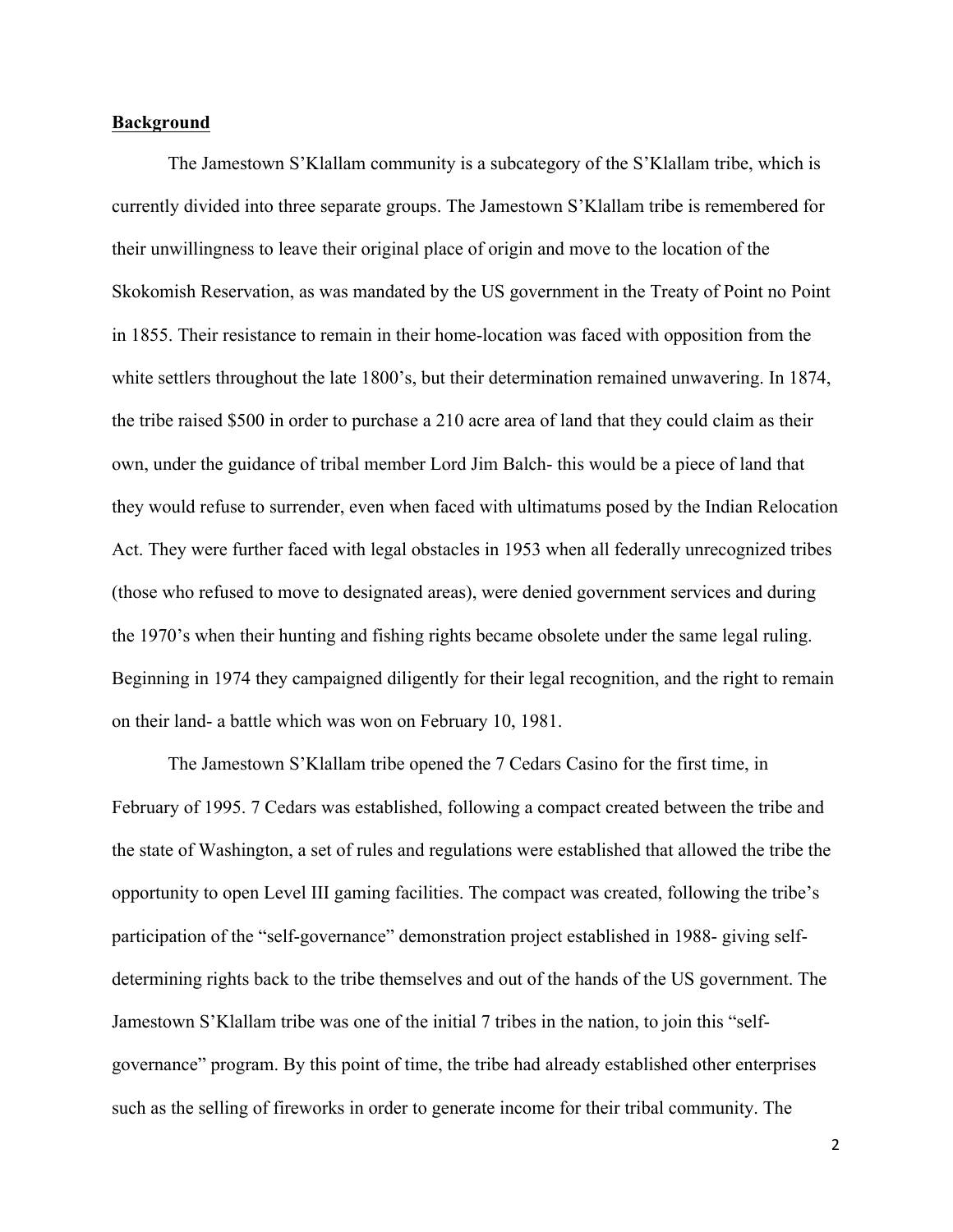proceeding creation of a casino seemed an obvious choice for the tribe that had thrived on business endeavors. On November 6<sup>th</sup>, 1993 the Jamestown S'Klallam tribe had final approval of their tribal gaming ordnance and was legally permitted to open tribal gaming locations so long as they were compliant with the established agreements, which had been set forth and agreed upon between the tribe and the state (and approved under the Indian Gaming Regulatory Act). With this, the 7 Cedars casino was created as a result and has continued to grow and gain revenues since its opening in February 1995. So what did the creation of the 7 Cedars entail for the Jamestown S'Klallam Tribe? In what ways did legalized tribal gaming and profits from the casino influence the cultural, economic and political autonomy and overall lives for those members of the tribal community and all others who were affected?

## **Findings**

The Jamestown S'Klallam tribe is a unique case where the use of a casino has not actually diminished culture but rather preserved it, evident by the immense revenues generated, that are placed back into funding the tribe and the local community's best interest. According to research conducted in 2013, "Employment statistics for recent years suggest that the casino, Longhouse Market, and Dungeness Golf Course are major employers for local citizens" (Jamestown S'Klallam Tribe Climate Adaptation Plan, 2013). The official Jamestown S'Klallam tribal website further substantiates this by providing a link that promotes and lists openings for employment at the 7 Cedars Casino, available for their tribal members. With incentives such as employment, tribal members are more likely to stay on tribal lands as opposed to moving to find work opportunities, making it easier to preserve cultural practices and educate future tribal members on Jamestown culture.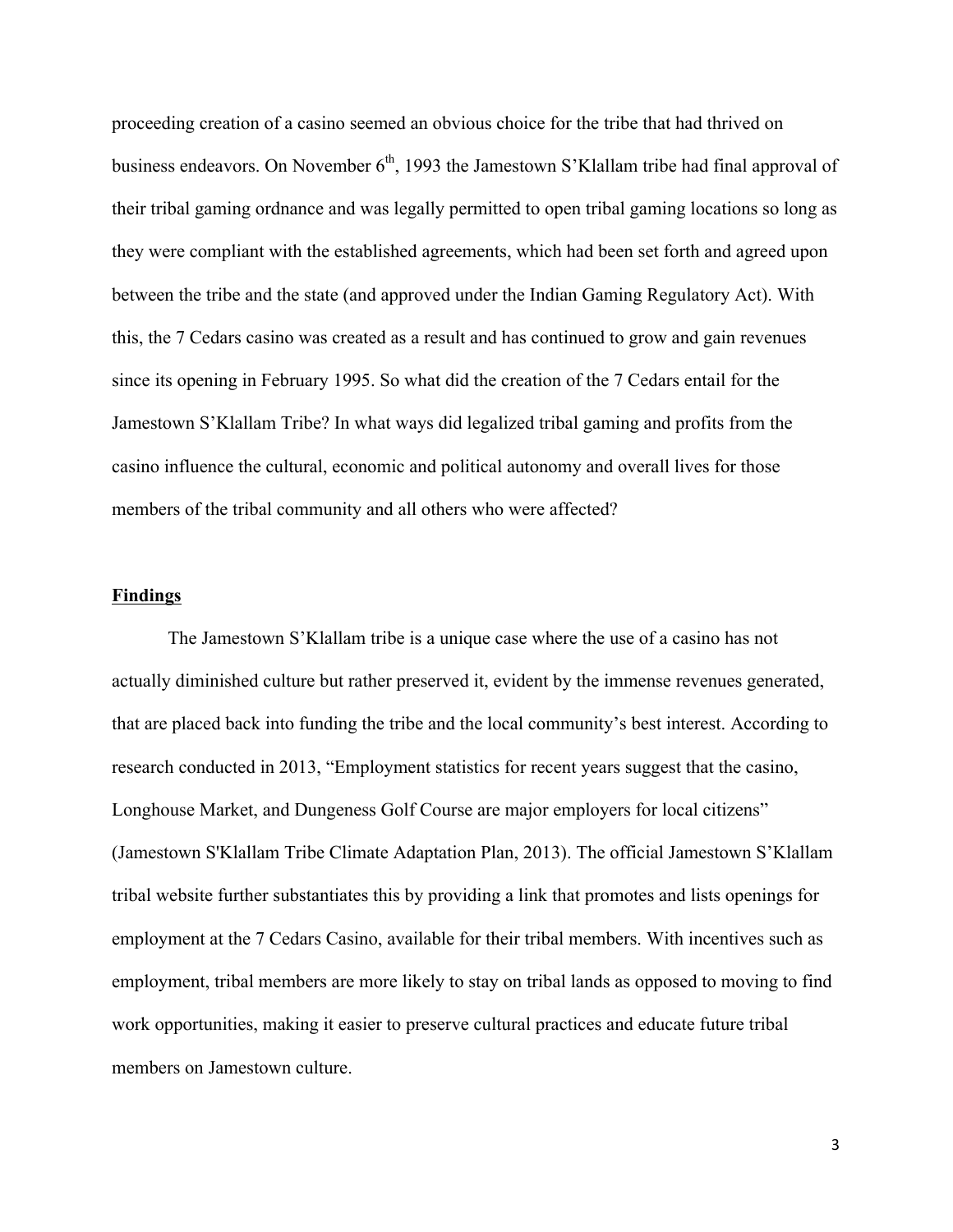Not only does the Casino offer vital work opportunities for those in the tribal community, but the revenues generated from the Casinos endeavors "must be directed to governmental services, such as health, education and economic development" within the tribe (About 7 Cedars, n.d). These revenues have helped to make possible proud communal resources such as the Northwest Native Expressions Art Gallery, the Jamestown Family Health Center, and the Health & Human Services & Social & Community Service Building. The casino website provides links to the official tribal website, as well as information about the Jamestown S'Klallam tribedemonstrating that the casino's desire to get its visitors familiar with the tribe's culture and background. Additionally, the 7 Cedars Casino is home to the Cedar Bough Art Gallery where those who visit the casino are able to view authentic cultural art, created by the tribal citizens. Although the Cedar Bough Art Gallery doubles as a casino gift shop, it has not succumbed to betraying the tribe's culture in exchange for profit or to sell Native American stereotypes. Rather, the art gallery/gift shop, states on the website to only sell and display goods that are authentic to the Jamestown S'Klallam tribe and created by tribal members. Staying true to the Casino's dedication to the tribe and especially towards art, the casino has worked to include authentic S'Klallam tribal artistic representation within in their architecture. Guests are greeted by three hand-carved totem poles in the front of the casino, which of course, complements the carved wood interior, and exterior supports, that comprise the detailing and body of the casino. In certain locations, the floor of the casino has salmon patterns (an important food source for the Jamestown tribe) and an animal that is a part of the official Jamestown Tribal insignia. The casino clearly does not shy away from their tribal affiliation and rather, proudly embraces the culture of the Jamestown S'Klallam tribe and works to incorporate homages and education about the tribe, into the casino itself.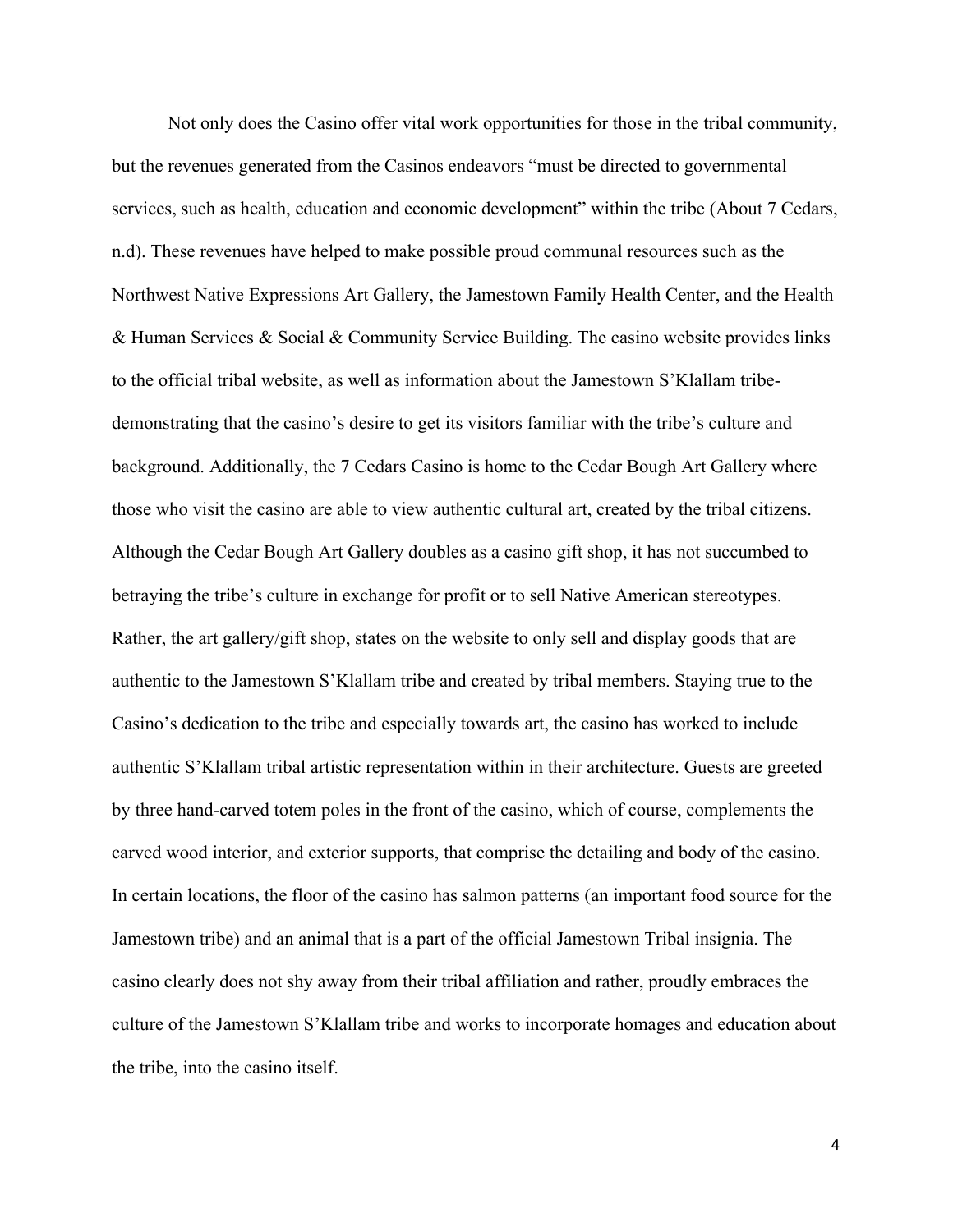Noted for their generosity, in 2010 the casino alone donated \$315,000 to charity within the community and the 7 Cedars Casino Website provides a resource that can be contacted in order to send proposals for charitable contributions. The Casino more than substantiates its communal worth and cultural dedication, through its actions and money allocations. The proceeds from the casino have also enabled the tribe to educate the community about their rich culture, through the creation of an online museum that allows anyone to enjoy and learn about Jamestown tribal culture (House of Seven Generations). This is a benefit both for the preservation of Jamestown tribal culture, but also for non-tribal members, as it is a resource for information and knowledge. With the gains made possible through casino profits, the continuity of the Jamestown tribal culture is secured. These revenues not only assist the community, but also most importantly the tribe and their culture.

In more specific regards to the aforementioned economic gains generated from the 7 Cedars Casino, the compact between the tribe and Washington State details clear guidelines and regulations for how tribal casino revenues must be spent. These rules set a legal precedent that must be complied with in order for gaming to exist. In Section 7: Gaming Revenues, under the gaming ordnance for the Jamestown tribe the rules pertaining to revenues are given as follows:

"Net Revenues from gaming activities are not to be used for purposes other than: (1) to fund tribal government operations or programs; (2) to provide for the general welfare of the tribe and its members; (3) to promote tribal economic development; (4) to donate to charitable organizations; or (5) to help fund operations of local government agencies" (Gaming Ordnance, n.d).

This portion of the ordnance dictates a broad but still clear rubric for how economic prosperity from tribal gaming must be utilized. All revenues that are not put back into the management of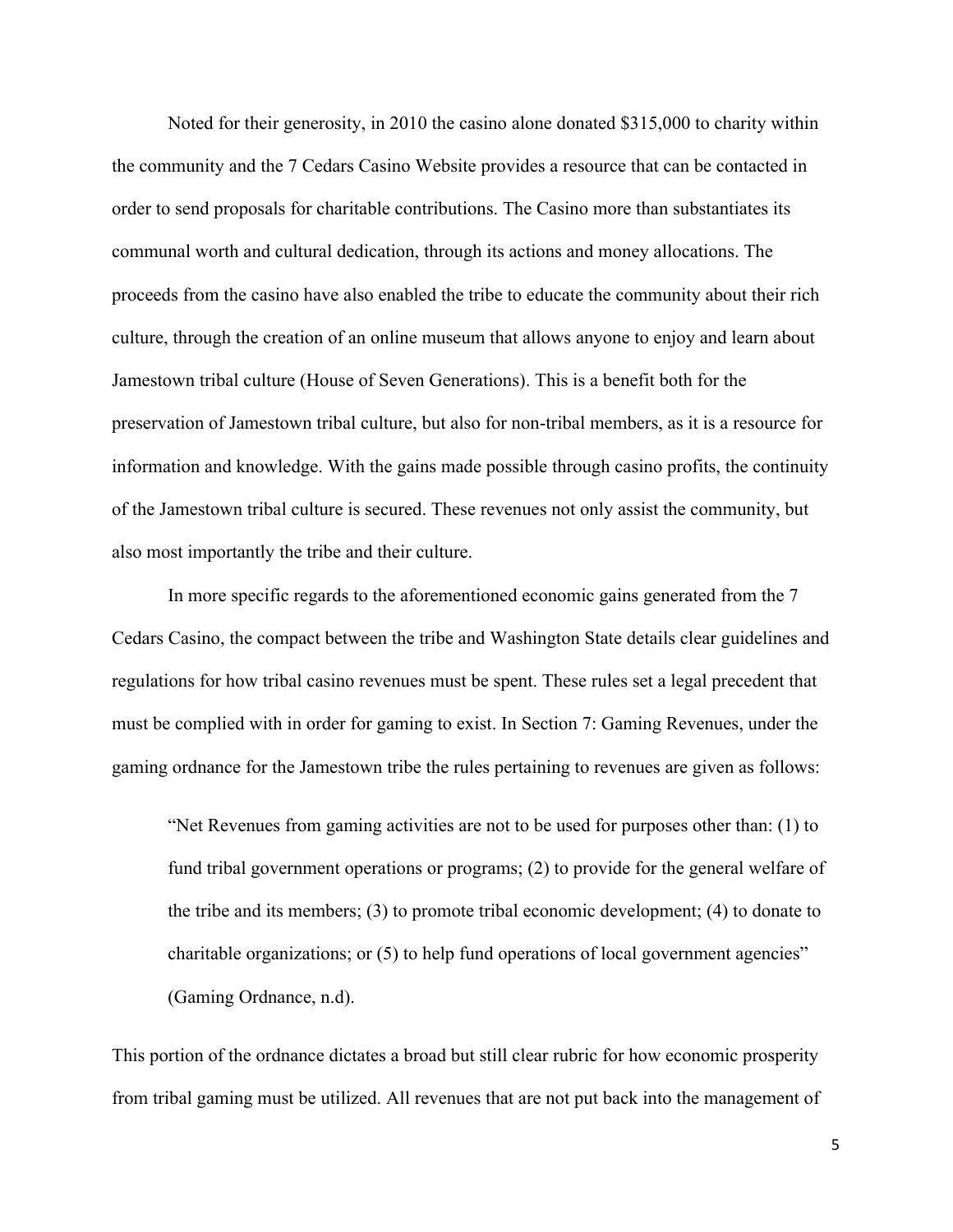the casino are meant to be used only for tribal welfare, community benefit and local government assistance. The compact itself, provides slightly more specific regulations about how earning must be divided for example, dictating that " the tribe herby agrees to establish a fund for purposes of providing assistance to local law enforcement agencies, emergencies services… and to withhold and disburse at least 2.0% of the net win from the Class III gaming operation for this fund." Generally, these regulations are not terribly restrictive as to where money must be distributed (so long as it is used to benefit tribal and local community affairs), and so it is up to the tribal council to determine to which endeavors the money should be allocated.

The Jamestown tribe has used the revenues generated from gaming in order to make renovations to their local community, effecting both tribal and non-tribal members. The tribe was responsible for the construction of the Jamestown Family Health Clinic, which "serves the community at large" as well as agreeing to "pay for a Clallam County sheriff's deputy and squad car for the Blyn area" (Jeff Chew, December 14, 2010). They have built and renovated a community library and according to tribal chairman Ron Allen, "We [the tribe] give back literally hundreds of thousands of dollars in different initiatives throughout the community" (Rob Ollikainen, August 27, 2012). The 7 Cedars website even has a section encouraging charities to send in proposals to request contributions from the casino. Tribal gaming not only has a significant and positive economic effect on the community in general, affecting both tribal and he non-tribal members alike in areas of healthcare, safety and social services, but of course they also partake in economic investments to benefit the tribe specifically as well.

Through the financial gains made possible by gaming, the tribe has been able to preserve a library collection consisting of roughly two thousand items that pertains specifically to American Indian culture- most prominently featuring works regarding the history, traditional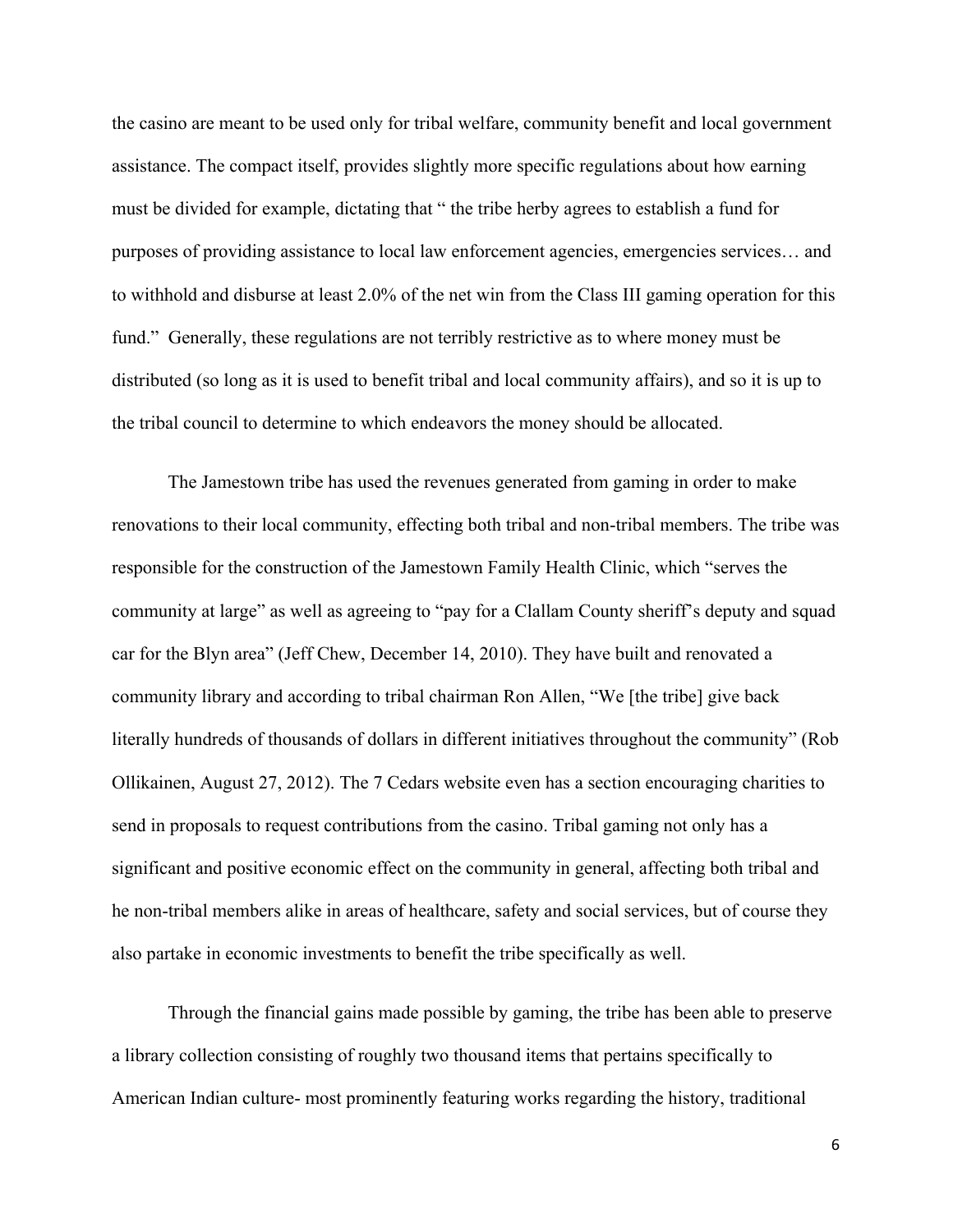arts, legal practices and culture of the Jamestown S'Klallam tribe. The tribe has been able to profit from and preserve their artistic heritage through the opening of a cultural museum and shop "Northwest Native Expressions". Art created authentically by Jamestown S'Klallam tribal members is both sold and showcased, helping to share and sustain artistic culture. The revenues from gaming are not only used to further cultural aspects of the tribe but also to support their ability to maintain self-governance financially. Through casino profits, the tribe is able to invest in other areas of economic growth including: the JTK development company, Jamestown fireworks sales and the Carlsberg self-storage center- all of which are tribal operations. With financial assistance made possible from the casino, the tribe is able to provide significant tribal, community and economic services.

Generally speaking, the state and federal government have a relatively limited interaction with the affairs of the Jamestown tribe's gaming. The tribe's casino must adhere to certain federal regulations such as age limitations, proper licensing for employees and other general requirements- but overall the state and the tribe are treated as respectful equals. The majority of evidence of federal involvement lies within the tribe-state compact. In addition to aforementioned fiscal regulations, the compact also details federal regulations such as the denial of minors (under 18) into the casino and must comply with US government safety inspections of the building. Furthermore, the compact addresses the issue of gambling addiction and requires that the tribe work in tandem with the state gaming agency to "establish an education and awareness program for the reservation and surrounding communities."

Gaming for the Jamestown S'Klallam tribe is operated and maintained primarily by the Tribal Council who takes charge of affairs regarding regulation, security and control relating to gaming operations. The council has delegated some responsibilities to their Tribal Gaming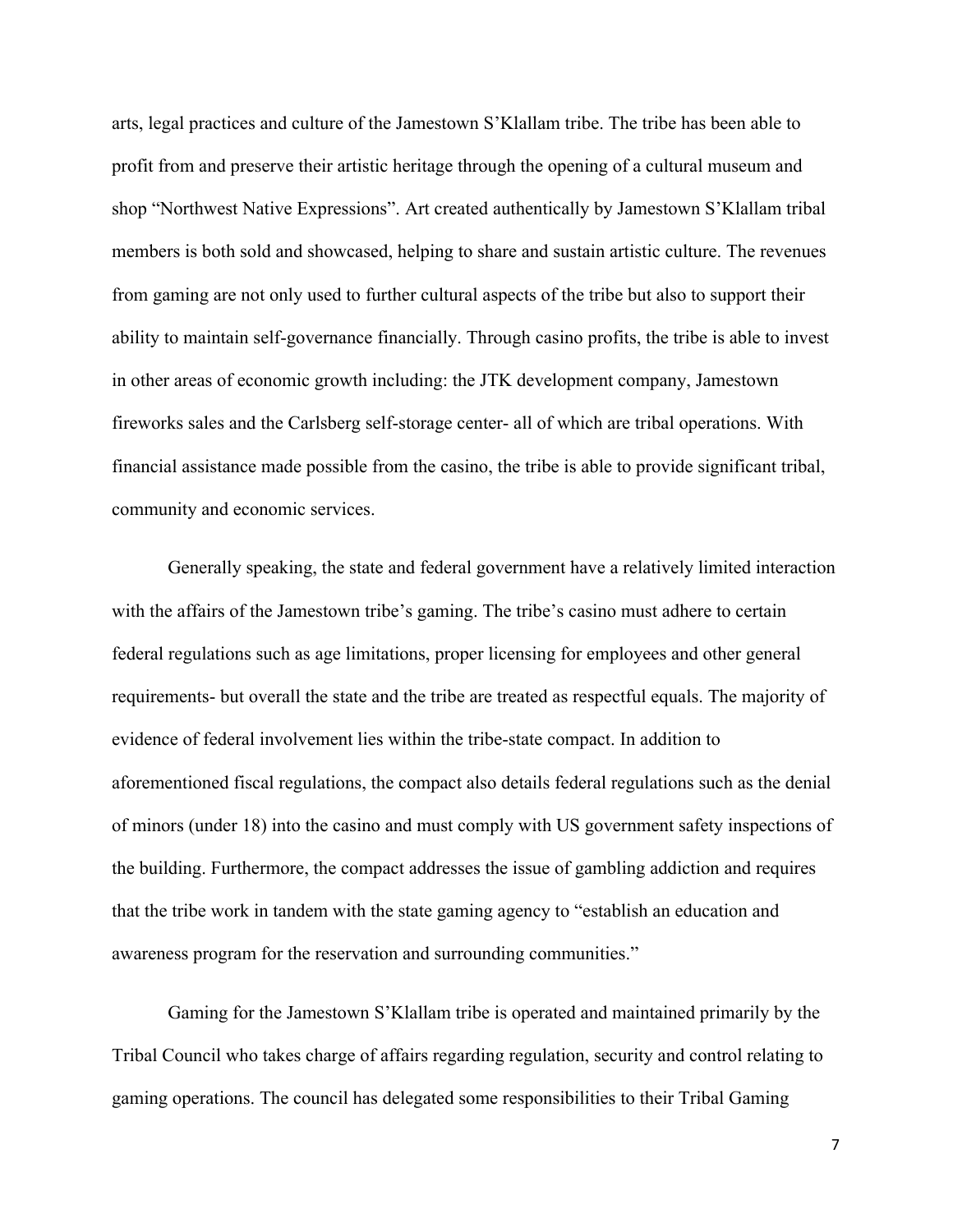council however. This group of people is placed in charge of matters related only to gaming. The TGA self-proclaims to be "the tribe's eyes and ears at the casino, watching over the Tribe's assets. [They] make sure that all tribal, federal, state, and casino rules and regulations are adhered to." The TGA additionally runs financial audits of the gaming divisions, investigates criminal activity, is in charge of screening and licensing all employees and reviews gaming documents prior to state approval. The TGA enables the tribe's gaming to function with a high level of self-governance, while still insuring compliance to state and federal regulations agreed upon between the tribe and US government.

The state gaming agency and the tribal gaming agency are required to meet quarterly to "review past practices and examine methods to improve the regulatory program created by [the] compact." Should violations of the compact occur, the TGA is first meant to deal with the violation/violator through their legal system, before bringing the violation to federal justice. However, if they fail to administer a suitable penalty then the state does maintain the right to pursue action. In the instance of illegal criminal matters, the TGA, county sheriff, Washington state patrol and Washington State Gaming Agency are to be involved in the investigations arrests and prosecution. The compact is also clear to state that of the regulations agreed upon in the compact, nothing "shall be deemed to authorize the state to regulate in any manner the government of the tribe… including [the selection of] members of the Tribal Gaming Agency. The politics and legal details involving the Jamestown S'Klallam tribe further exemplify the reality that through the legalization of gaming, the tribe has actually been able to exert a great sense of autonomy and independence. Although the must work in tandem with the federal government at times, they actually have made the application of self-governance, more prevalent and substantial.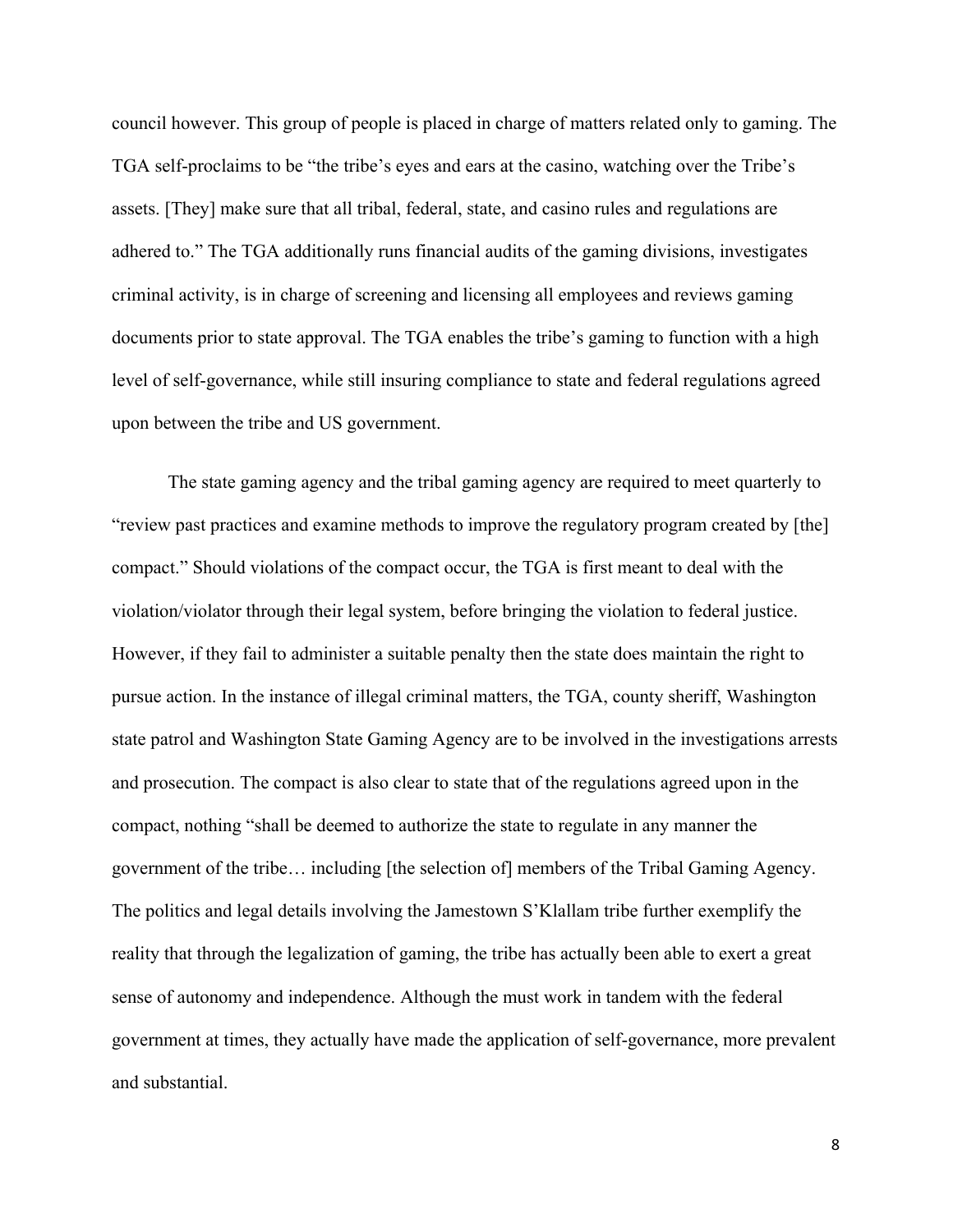## **Conclusion**

The 7 Cedars Casino and the Jamestown S'Klallam tribe are prime examples of a community that has endured and done their best to manipulate their past hardships into the best possible outcome. The Jamestown S'Klallam tribe embodies the notion that persistence and unwillingness to waiver in the face of adversity, can result in a bright future for those who value utilize the advantages they have, but yet don't forget the background that they come from. Through the unrelenting attitude, business-savvy mentality and strong devotion to their tribal community- the people of the Jamestown S'Klallam demonstrate that monetary endeavors such as tribal casinos, can be used for the greater good: to provide employment, offer social services, promote culture, and create a stronger economy for their tribe- thus affording them the ability to focus on the insuring cultural longevity.

The Jamestown S'Klallam tribe and their gaming efforts have made a particular way of life possible for their tribe and for their local community. Without the revenues generated from the casino, it is safe to assume that many of the positive results and on-going beneficial developments would not have been made possible. The 7 Cedars Casino has given the tribe the opportunity to make themselves prosper economically, culturally and politically. The guidelines established by the IGRA may set a roadmap for how the casino's revenues must be apportioned, but ultimately it is in the hands of the tribe to decide how to use that income in order to better themselves and graciously, their neighbours. The 7 Cedars Casino, existing as the tribe's prominent means of economic advancement may not be ideal for all in the eyes of the tribal (or non-tribal) community and there may be some who don't approve of its implications. However, it can't be argued that that the casino has helped to achieve a certain economic security that has made a substantially positive effect on those who are affected by its success.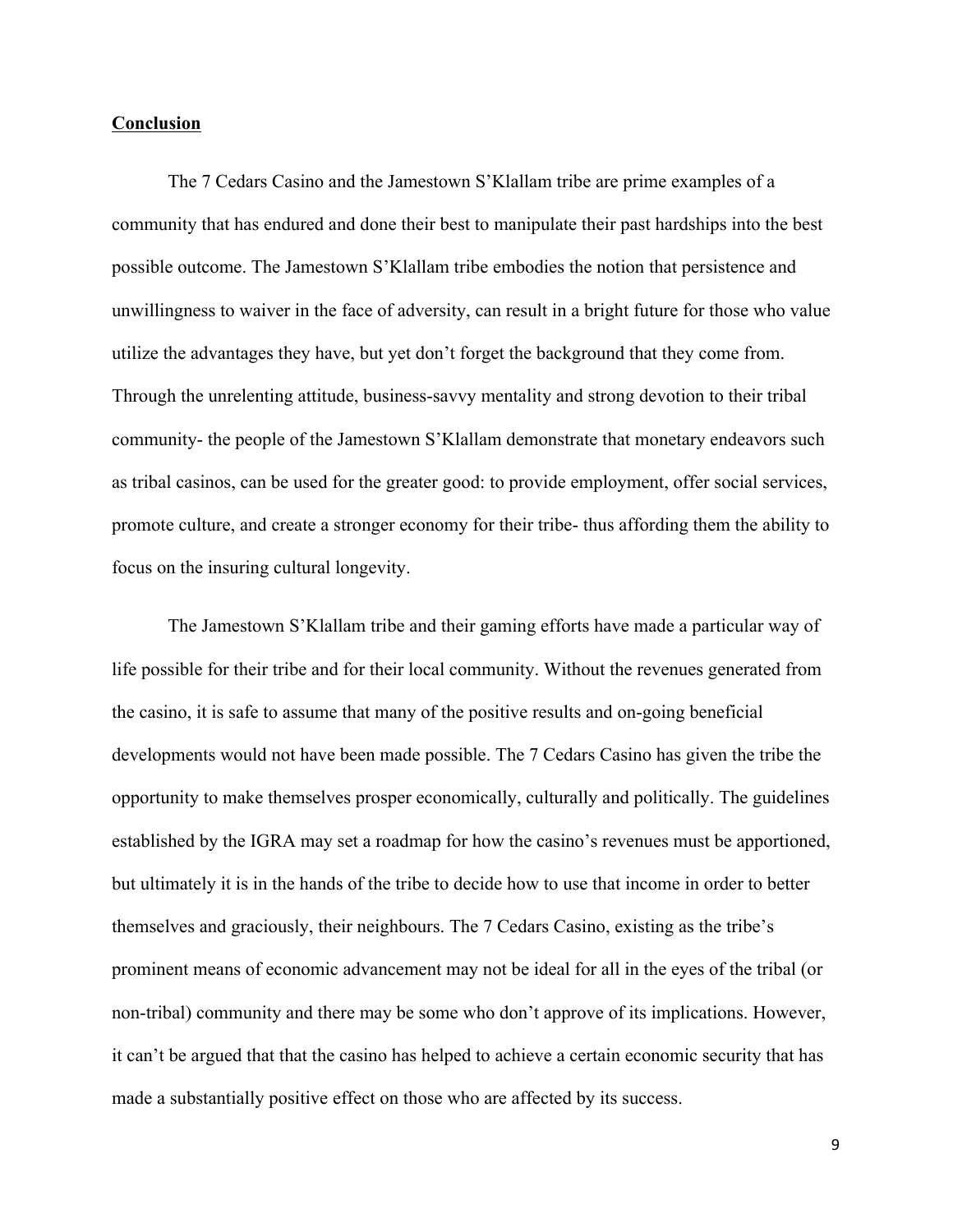The Jamestown S'Klallam tribe has effectively used their relations and agreements with the state of Washington, in order to utilize gaming as a means of establishing income, while still preserving their autonomy. As their past has reflected, they have not been a tribe that willingly accepts a loss of independence. Then, as their current legal policies and politics regarding gaming demonstrate, they still refuse to settle for any legal implication that may infringe on their rights to self-governance. Judging from their strong-willed past, observations made in regards to their compact, and through an understanding of their current tribal government surrounding issues of gaming- it would certainly make sense that they people have made no sacrifices to their independence and rather, have used gaming policies to their greatest advantage.

Although it will take the test of time and further studies involving the personal sentiments of individuals within the tribal community regarding the state of the tribe in relationship to the casino, it is apparent that overall the tribe has done their best to have the 7 Cedar Casino fulfill the promises it has held for autonomy and tribal-sustenance. Through the benefits that the creation of the casino has provided culturally, economically and politically- the Jamestown S'Klallam tribe has thrived and continues to prosper to their fullest potential. Through the 7 Cedars Casino, they are better able to be as their self-proclaimed title asserts: the "strong people".

## **References**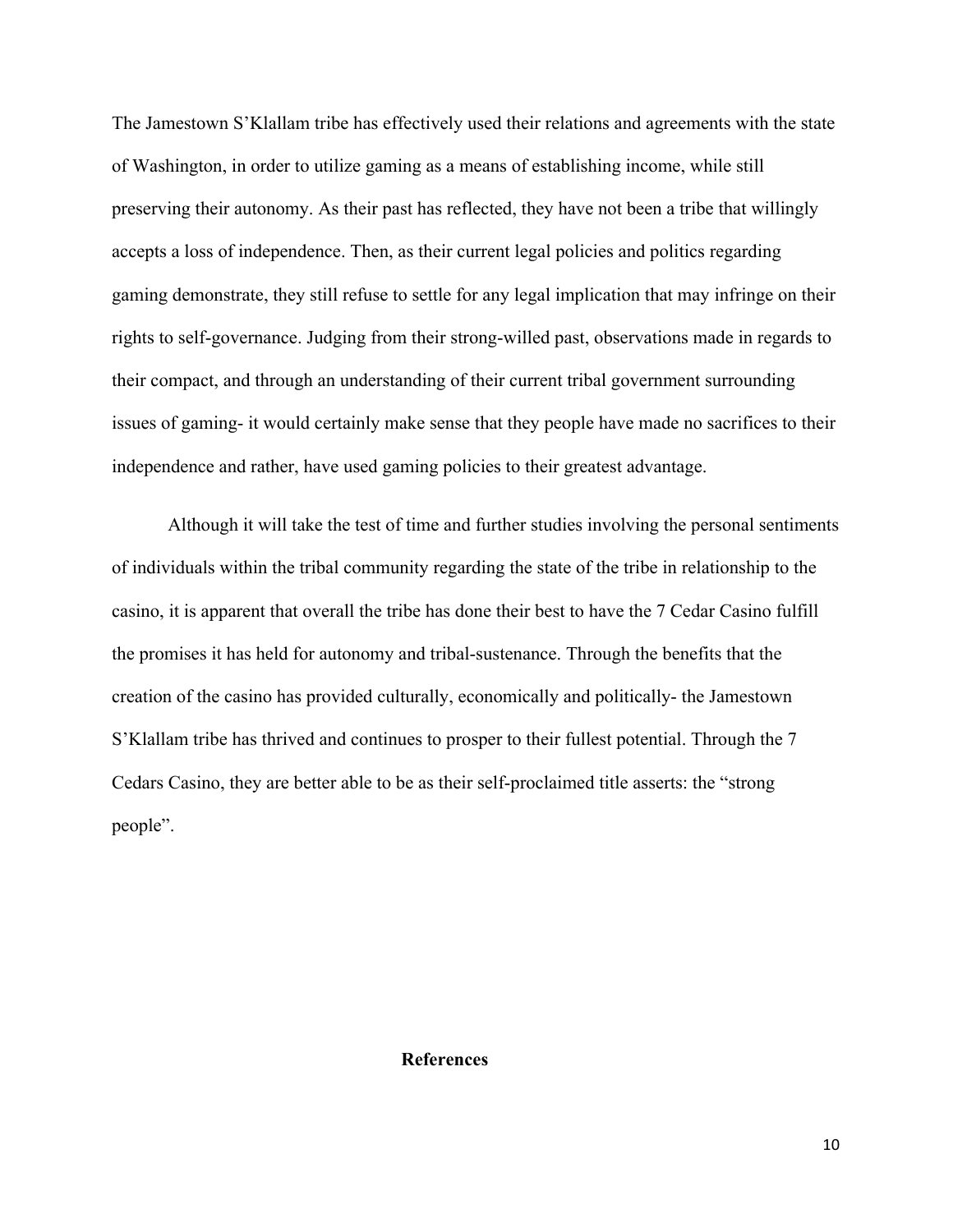Administration. (n.d.). *Jamestown S'Klallam Tribe*. Retrieved October 22, 2013, from http://www.jamestowntribe.org/programs/prog\_main.htm

Chew, J. (December 14, 2010). Jamestown S'Klallam plan \$7.5 million expansion of 7 Cedars Casino -- Port Angeles Port Townsend Sequim Forks Jefferson County Clallam County Olympic Peninsula Daily news. *Peninsula Daily News*. Retrieved November 2, 2013, from http://www.peninsuladailynews.com/article/20101215/news/312159996/jamestown-sklallamplan-75-million-expansion-of-7-cedars-casino

Governors Office of Indian Affairs. (n.d.).*Governors Office of Indian Affairs*. Retrieved October 12, 2013, from http://www.goia.wa.gov/tribal-information/Tribes/jamestown.htm

International. (n.d.). Key area of concern. *Jamestown S'Klallam Tribe Climate Adaptation Plan 2013*. Retrieved October 12, 2013, from static.squarespace.com/static/50c23e29e4b0958e038d6bd6/t/522d2d6de4b0bb402a80cf2e/13786 92461813/JST\_KAOC\_CasinoLongHouseMarket\_130808.pdf

Jamestown S'Klallam Tribe. (n.d.). *Jamestown S'Klallam Tribe*. Retrieved November 2, 2013, from http://www.jamestowntribe.org/index.htm

Jamestown S'Klallam tribe . (n.d.). *Gaming Ordnance*. Retrieved November 2, 2013, from http://www.nigc.gov/Portals/0/NIGC%20Uploads/readingroom/gamingordinances/jamestownskl allamtrb/ordappr030294.pdf

Jamestown S'klallam Tribe and Washington State. (n.d.). *Tribal-State compact for class III gaming*. Retrieved November 2, 2013, from http://www.nigc.gov/Portals/0/NIGC%20Uploads/readingroom/compacts/JamestownSK lallamTribeandtheStateofWashington/jamestownsklallamcomp4.20.93.pdf

Obee, F. (2011, June 20). Jamestown S'Klallam tribe to expand casino in Blyn - ptleader.com: News. *ptleader.com: Your independent news source for Port Townsend and Jefferson County, WA since 1889.*. Retrieved October 12, 2013, from http://www.ptleader.com/news/jamestown-sklallam-tribe-to-expand-casino-in-blyn/article\_1334c3ac-d9c4-54c8-b7b0-87bcd96572ec.html

Ollikainen, R. (August 27, 2012). Tribe: 7 Cedars Casino in Blyn getting 'elegant' expansion -- Port Angeles Port Townsend Sequim Forks Jefferson County Clallam County Olympic Peninsula Daily NEWS. *Peninsula Daily News*. Retrieved November 2, 2013, from http://www.peninsuladailynews.com/article/20120828/NEWS/308289993/tribe-7 cedars-casino-in-blyn-getting-elegant-expansion

Our History. (n.d.). *7 Cedars*. Retrieved November 2, 2013, from http://www.7cedarsresort.com/about-cedars/our-history.html

House of Seven Generations. (n.d.).*Jamestown S'Klallam Tribe Digital Collections*. Retrieved September 12, 2013, from http://www.tribalmuseum.jamestowntribe.org